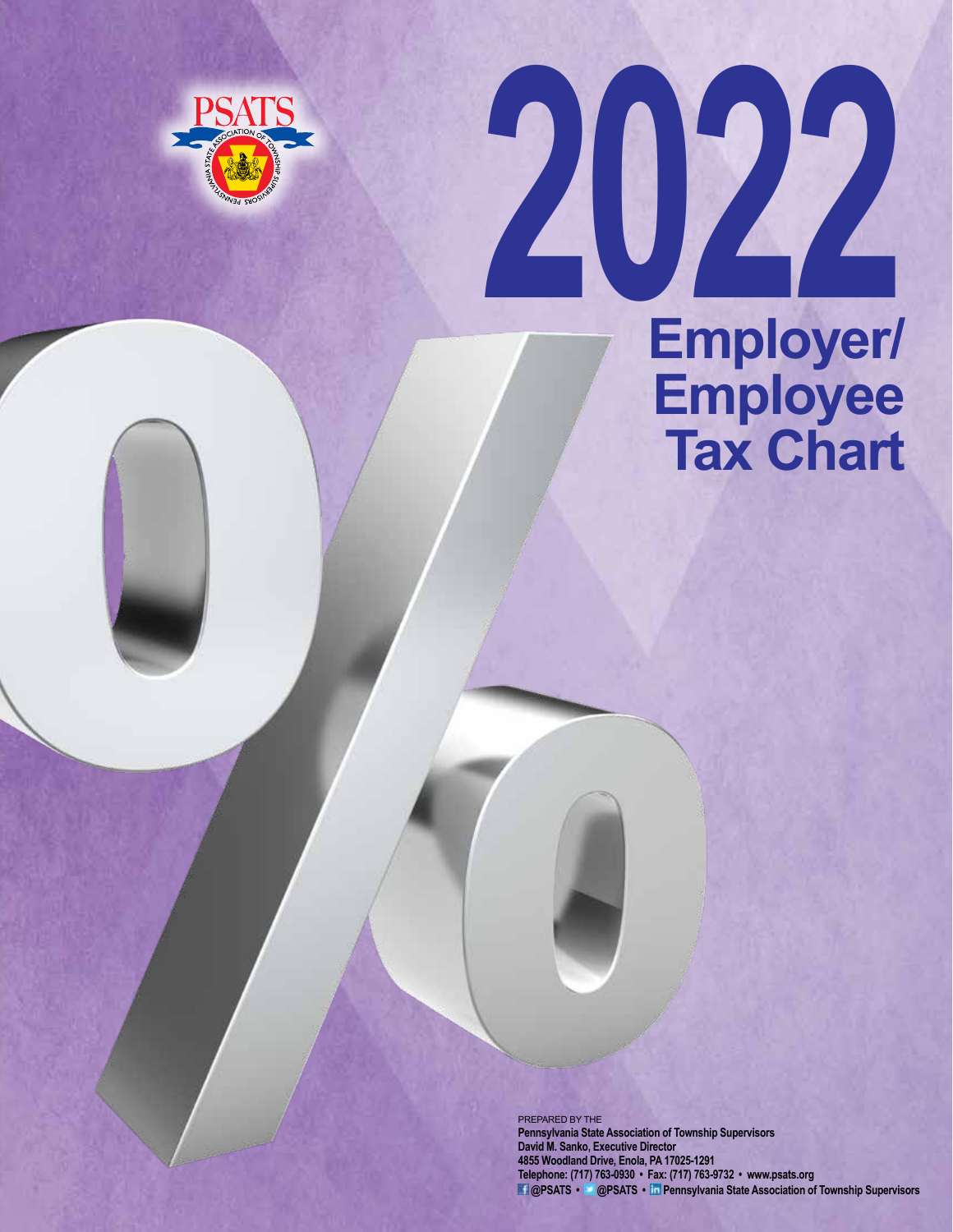# **2022 Employer/Employee Tax Chart**

| (See footnotes on back cover.)                                                                                          | <b>SOCIAL</b><br><b>SECURITY</b><br>TAX <sup>1</sup>            | <b>MEDICARE</b><br><b>HOSPITAL</b><br>$TAX^{2*}$          | <b>FEDERAL</b><br><b>INCOME</b><br>$TAX^3$ | <b>PERSONAL</b><br><b>INCOME</b><br>TAX (PA) |
|-------------------------------------------------------------------------------------------------------------------------|-----------------------------------------------------------------|-----------------------------------------------------------|--------------------------------------------|----------------------------------------------|
| Rate of Employee Deduction                                                                                              | 6.20%                                                           | 1.45%                                                     | IRS Pub15 (CIRC E)                         | 3.07%                                        |
| Rate of Employer Contribution                                                                                           | 6.20%                                                           | 1.45%                                                     | n/a                                        | n/a                                          |
| <b>Payment Due Date</b>                                                                                                 |                                                                 | See Pub15 (Circular E) for<br><b>Deposit Requirements</b> |                                            | Semi-monthly,<br>month/qtr.                  |
| Deposit or Payment Form No.                                                                                             |                                                                 | <b>EFTPS</b>                                              |                                            | PA 501/e-TIDES                               |
|                                                                                                                         |                                                                 |                                                           |                                            |                                              |
| Report Form No.                                                                                                         | 941                                                             | 941                                                       | 941                                        | PA 501/e-TIDES                               |
| <b>Report Due Date</b>                                                                                                  | Last day of mo. after qtr. ends                                 |                                                           |                                            | month/qtr.                                   |
| Year-End Report Form                                                                                                    | W-2 and W-3 Transmittal Forms                                   |                                                           |                                            | REV-1667/e-TIDES                             |
| Year-End Report Due Date                                                                                                | W-2 to Employees by 1-31-22,<br>W-2's and W-3 to SSA by 1-31-22 |                                                           |                                            | $1 - 31 - 22$                                |
| <b>Employee Taxable Wage Base</b>                                                                                       | \$147,000                                                       | All Wages                                                 | All Wages                                  | All Wages                                    |
| Auditors (Elected)                                                                                                      | Taxable                                                         | Taxable                                                   | Taxable                                    | Taxable                                      |
| Building Code Official/Inspector:                                                                                       |                                                                 |                                                           |                                            |                                              |
| <b>Individual Appointed</b>                                                                                             | Taxable                                                         | Taxable                                                   | Taxable                                    | Taxable                                      |
| Third-Party Agency Appointed                                                                                            | Exempt                                                          | Exempt                                                    | Exempt                                     | Exempt                                       |
| CETA, Manpower, Workfare, or<br><b>Similar Employees</b>                                                                | Exempt                                                          | Exempt                                                    | Exempt                                     | Exempt                                       |
| Employees - Regular, Temporary,<br>Seasonal (Full- or Part-time)                                                        | Taxable                                                         | Taxable                                                   | Taxable                                    | Taxable                                      |
| Engineer (Full/Part-time Employee)                                                                                      | Taxable                                                         | Taxable                                                   | Taxable                                    | Taxable                                      |
| Planning Commission (Member Pay)                                                                                        | Taxable                                                         | Taxable                                                   | Taxable                                    | Taxable                                      |
| Police Officers:<br>In IRS-approved pension plan when<br>voluntary or mandatory Social<br>Security coverage took effect | Exempt                                                          | Taxable<br>if hired<br>after<br>$3 - 31 - 86$             | Taxable                                    | Taxable                                      |
| In pension plan initiated after<br>Social Security took effect                                                          | Taxable                                                         | Taxable                                                   | Taxable                                    | Taxable                                      |
| Wages paid to supplement Workers'<br>Compensation under Heart/Lung Act <sup>6</sup>                                     | Exempt                                                          | Exempt                                                    | Exempt                                     | Exempt                                       |
| <b>Recreation Employees</b><br>(Full/Part-time or Seasonal)                                                             | Taxable                                                         | Taxable                                                   | Taxable                                    | Taxable                                      |
| Retired Persons - Full/Part-time                                                                                        | Taxable                                                         | Taxable                                                   | Taxable                                    | Taxable                                      |
| <b>School Crossing Guards</b>                                                                                           | Taxable                                                         | Taxable                                                   | Taxable                                    | Taxable                                      |
| Secretary, Secretary-Treasurer                                                                                          | Taxable                                                         | Taxable                                                   | Taxable                                    | Taxable                                      |
| Sewage Enforcement Officer:<br>Individual appointed                                                                     | Taxable                                                         | Taxable                                                   | Taxable                                    | Taxable                                      |
| Firm or company appointed                                                                                               | Exempt                                                          | Exempt                                                    | Exempt                                     | Exempt                                       |
| Sick pay; disability payments:<br>Paid by township (Also see Police)                                                    | Taxable                                                         | Taxable                                                   | Taxable                                    | Taxable                                      |
|                                                                                                                         | Taxable <sup>5</sup>                                            | Taxable <sup>5</sup>                                      |                                            |                                              |
| Paid by third-party insurance                                                                                           |                                                                 |                                                           | Taxable                                    | Exempt                                       |
| Workers' compensation insurance                                                                                         | Exempt                                                          | Exempt                                                    | Exempt                                     | Exempt                                       |
| Students                                                                                                                | Taxable                                                         | Taxable                                                   | Taxable                                    | Taxable                                      |
| Supervisors' Compensation (Meeting<br>Pay or Salary for Elected Office)                                                 | Taxable                                                         | Taxable                                                   | Taxable                                    | Taxable                                      |
| Supervisors' Employee Wages                                                                                             | Taxable                                                         | Taxable                                                   | Taxable                                    | Taxable                                      |
| Tax Collector (Elected)                                                                                                 | Taxable                                                         | Taxable                                                   | Taxable                                    | Taxable                                      |
| Zoning Hearing Board (Member Pay)                                                                                       | Taxable                                                         | Taxable                                                   | Taxable                                    | Taxable                                      |
| Zoning Officer                                                                                                          | Taxable                                                         | Taxable                                                   | Taxable                                    | Taxable                                      |
|                                                                                                                         |                                                                 |                                                           |                                            |                                              |

**\* Additional Medicare Tax:** In addition to withholding Medicare tax at 1.45%, townships must withhold a 0.9% additional Medicare tax on wages paid to an employee that total more than \$200,000 in a single year.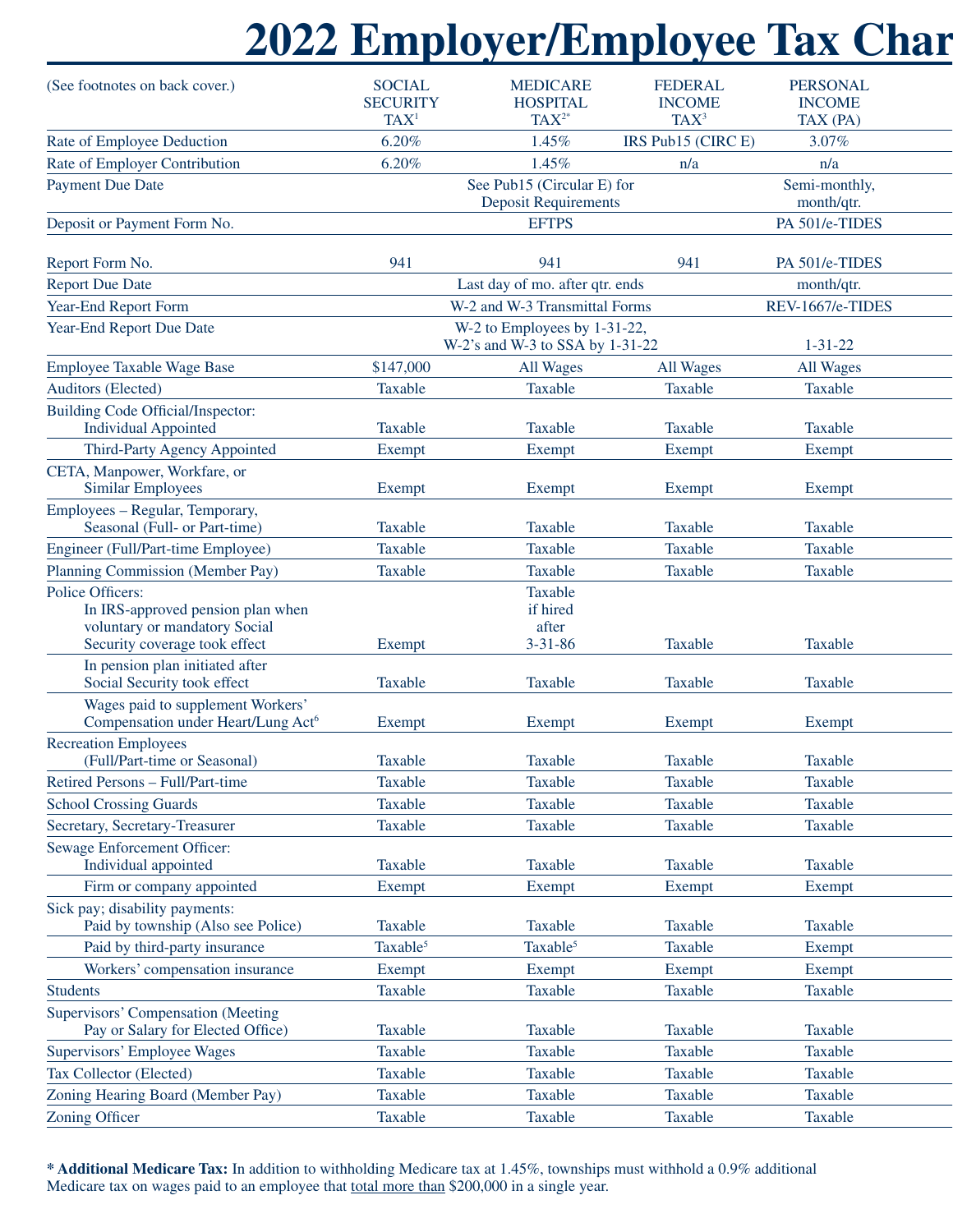# **21 for Townships of the Second Class**

| <b>EARNED</b><br><b>INCOME</b>  | PA UC TAX<br><b>EMPLOYER'S</b> | <b>PSATS UC</b><br><b>GROUP TR</b>                   | PA UC TAX<br><b>EMPLOYEE</b> | <b>FEDERAL</b><br>U.C. TAX | <b>YEAR-END</b><br><b>REPORT</b> |
|---------------------------------|--------------------------------|------------------------------------------------------|------------------------------|----------------------------|----------------------------------|
| <b>TAX</b>                      | <b>CONTRIB.</b>                | CONTRIB. <sup>4</sup>                                | <b>DEDUCTION</b>             | (FUTA)                     | <b>FORM</b>                      |
| Varies                          | n/a                            | n/a                                                  | $0.06\%$                     | n/a                        |                                  |
| n/a                             | Varies                         | Varies                                               | n/a                          | n/a                        |                                  |
| Quarterly                       |                                | Last day of mo. after qtr. ends                      |                              | n/a                        |                                  |
| Varies                          | <b>UCMS</b>                    | <b>PSATS UC</b>                                      | <b>UCMS</b>                  | n/a                        |                                  |
| Varies                          | <b>UCMS</b>                    | <b>Quarterly Contribution</b><br>Report (electronic) | <b>UCMS</b>                  | n/a                        |                                  |
| Last day of mo. after qtr. ends |                                | Last day of mo. after qtr. ends                      |                              | n/a                        |                                  |
| $W2-R$                          | n/a                            | n/a                                                  | n/a                          | n/a                        |                                  |
|                                 |                                |                                                      |                              |                            |                                  |
| $2 - 28 - 22$<br>All Wages      | n/a<br>\$10,000                | n/a<br>\$10,000                                      | n/a<br>All Wages             | n/a<br>n/a                 |                                  |
| Taxable                         | Exempt                         | Exempt                                               | Exempt                       | Exempt                     | $W-2$                            |
|                                 |                                |                                                      |                              |                            |                                  |
| Taxable                         | Taxable                        | Taxable                                              | Taxable                      | Exempt                     | $W-2$                            |
| Exempt                          | Exempt                         | Exempt                                               | Exempt                       | Exempt                     | 1099-NEC                         |
| Exempt                          | Exempt                         | Exempt                                               | Exempt                       | Exempt                     | None                             |
| Taxable                         | Taxable                        | Taxable                                              | Taxable                      | Exempt                     | $W-2$                            |
| Taxable                         | Taxable                        | Taxable                                              | Taxable                      | Exempt                     | $W-2$                            |
| Taxable                         | Exempt                         | Exempt                                               | Exempt                       | Exempt                     | $W-2$                            |
| Taxable                         | Taxable                        | Taxable                                              | Taxable                      | Exempt                     | $W-2$                            |
| Taxable                         | Taxable                        | Taxable                                              | Taxable                      | Exempt                     | $W-2$                            |
| Exempt                          | Exempt                         | Exempt                                               | Exempt                       | Exempt                     | None                             |
| Taxable                         | Taxable                        | Taxable                                              | Taxable                      | Exempt                     | $W-2$                            |
| Taxable                         | Taxable                        | Taxable                                              | Taxable                      | Exempt                     | $W-2$                            |
| Taxable                         | Taxable                        | Taxable                                              | Taxable                      | Exempt                     | $W-2$                            |
| Taxable                         | Taxable                        | Taxable                                              | Taxable                      | Exempt                     | $W-2$                            |
| Taxable                         | Taxable                        | Taxable                                              | Taxable                      | Exempt                     | $W-2$                            |
| Exempt                          | Exempt                         | Exempt                                               | Exempt                       | Exempt                     | 1099-NEC                         |
| Taxable                         | Taxable                        | Taxable                                              | Taxable                      | Exempt                     | $W-2$                            |
| Exempt                          | Taxable <sup>5</sup>           | Taxable <sup>5</sup>                                 | Taxable <sup>5</sup>         | Exempt                     | $W-2$                            |
| Exempt                          | Exempt                         | Exempt                                               | Exempt                       | Exempt                     | None                             |
| Taxable                         | Taxable                        | Taxable                                              | Taxable                      | Exempt                     | $W-2$                            |
| Taxable                         | Exempt                         | Exempt                                               | Exempt                       | Exempt                     | $W-2$                            |
| Taxable                         | Taxable                        | Taxable                                              | Taxable                      | Exempt                     | $W-2$                            |
| Taxable                         | Exempt                         | Exempt                                               | Exempt                       | Exempt                     | $W-2$                            |
| Taxable                         | Exempt                         | Exempt                                               | Exempt                       | Exempt                     | $W-2$                            |

Zoning Officer Taxable Taxable Taxable Taxable Taxable Taxable Taxable Taxable Exempt W-2